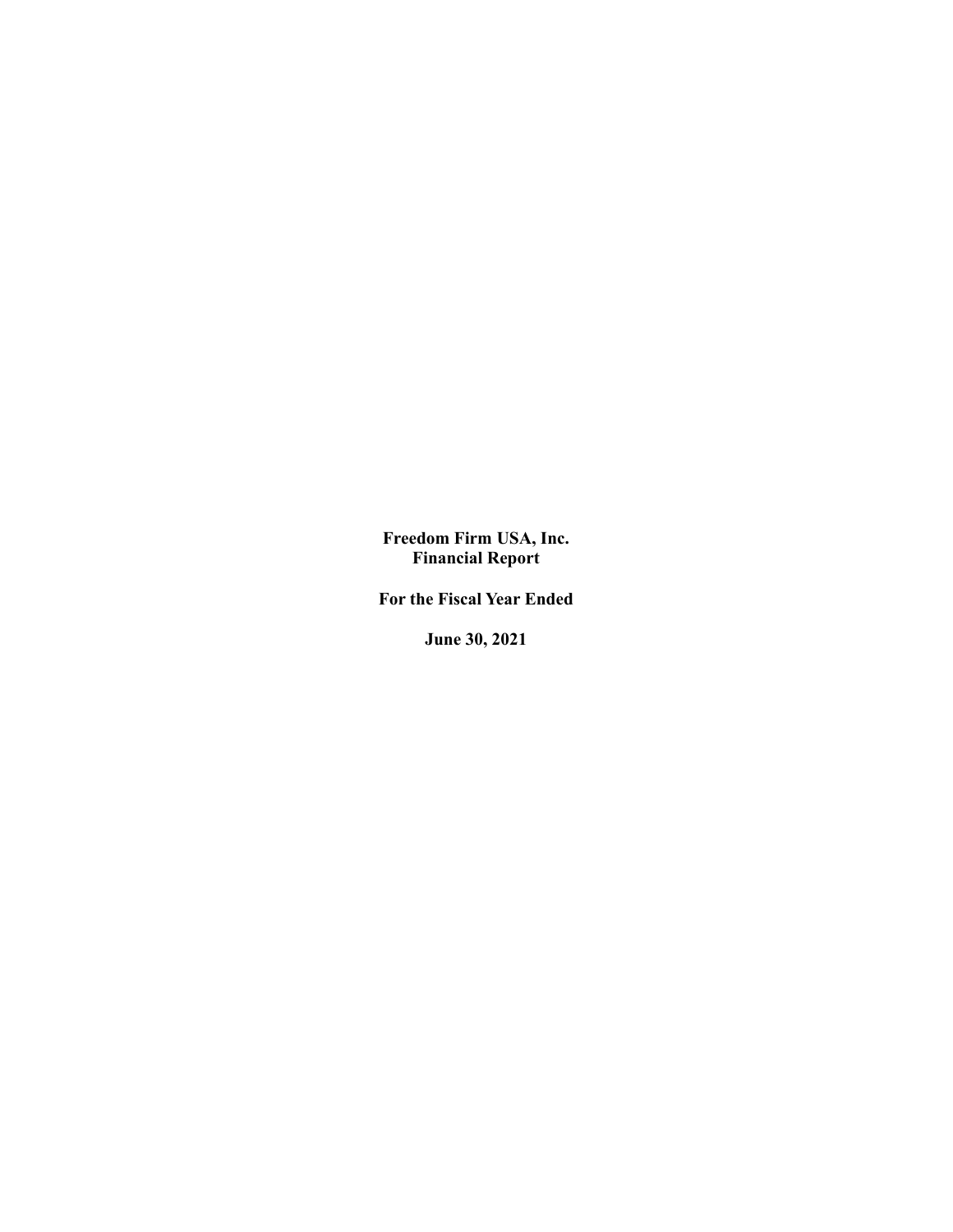# **FREEDOM FIRM USA, INC. FOR THE FISCAL YEAR ENDED JUNE 30, 2021**

# **TABLE OF CONTENTS**

Page

| <b>Independent Auditor's Report</b>     |   |
|-----------------------------------------|---|
| <b>Statement of Financial Position</b>  | 3 |
| <b>Statement of Activities</b>          | 4 |
| <b>Statement of Functional Expenses</b> | 5 |
| <b>Statement of Cash Flows</b>          | 6 |
| Notes to Financial Statements           |   |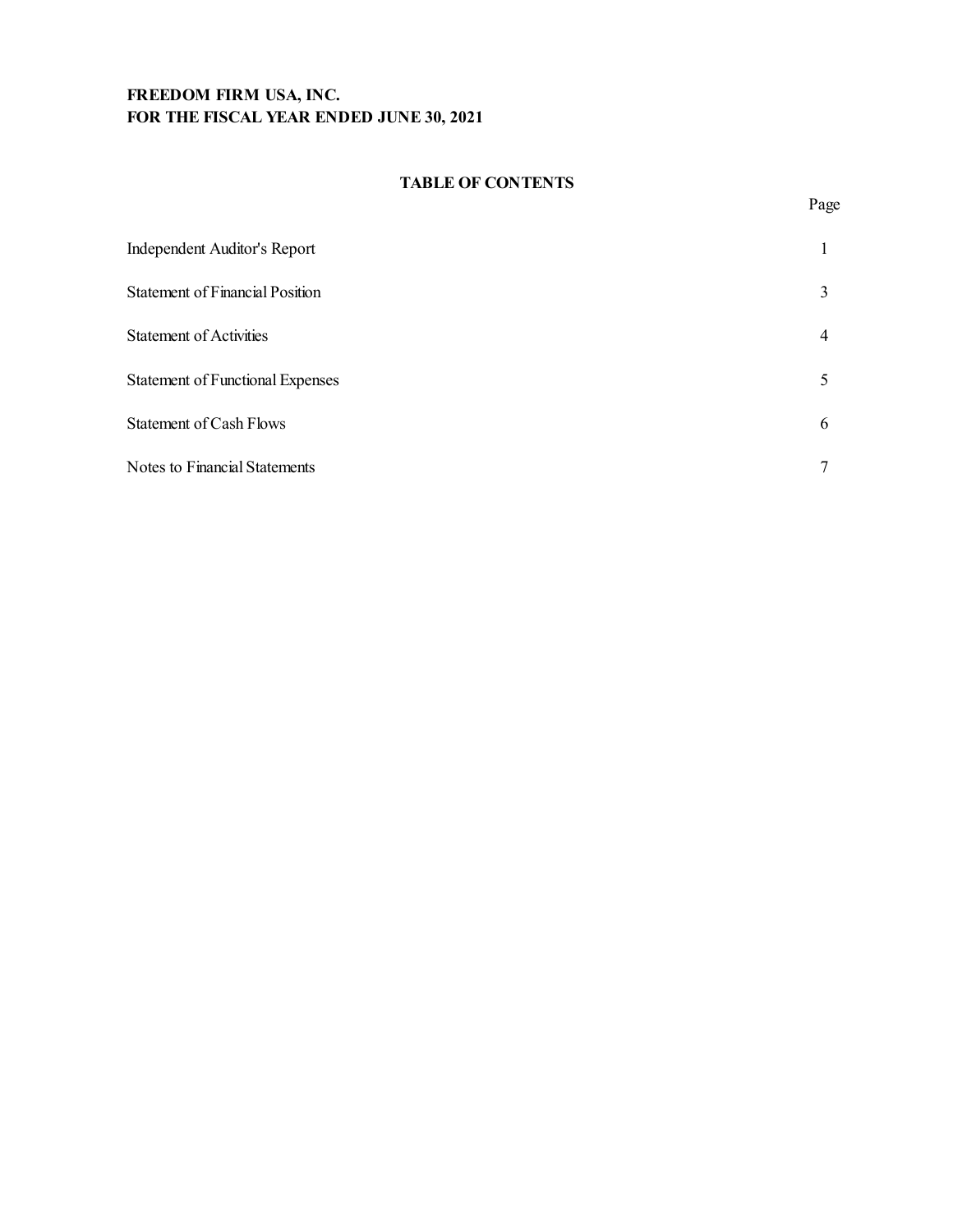# **INDEPENDENT AUDITOR'S REPORT**

To Management and Board of Directors of Freedom Firm USA, Inc.

I have audited the accompanying financial statements of Freedom Firm USA, Inc. (a nonprofit organization), which comprise the statement of financial position as of June 30, 2021, and the related statement of activities, statement of functional expenses, statement of cash flows, and the related notes to the financial statements.

## **Management's Responsibility for the Financial Statements**

Management is responsible for the preparation and fair presentation of these financial statements in accordance with accounting principles generally accepted in the United States of America; this includes the design, implementation, and maintenance of internal control relevant to the preparation and fair presentation of financial statements that are free from material misstatement, whether due to fraud or error.

## **Auditor's Responsibility**

My responsibility is to express an opinion on these financial statements based on my audit. I conducted my audit in accordance with auditing standards generally accepted in the United States of America. Those standards require that I plan and perform the audit to obtain reasonable assurance about whether the financial statements are free from material misstatement.

An audit involves performing procedures to obtain audit evidence about the amounts and disclosures in the financial statements. The procedures selected depend on the auditor's judgment, including the assessment of the risks of material misstatement of the financial statements, whether due to fraud or error. In making those risk assessments, the auditor considers internal control relevant to the entity's preparation and fair presentation of the financial statements in order to design audit procedures that are appropriate in the circumstances, but not for the purpose of expressing an opinion on the effectiveness of the entity's internal control. Accordingly, I express no such opinion. An audit also includes evaluating the appropriateness of accounting policies used and the reasonableness of significant accounting estimates made by management, as well as evaluating the overall presentation of the financial statements.

I believe that the audit evidence I have obtained is sufficient and appropriate to provide a basis for my audit opinion.



*R A Headrick, Jr, CPA, LLC Certified Public Accountant*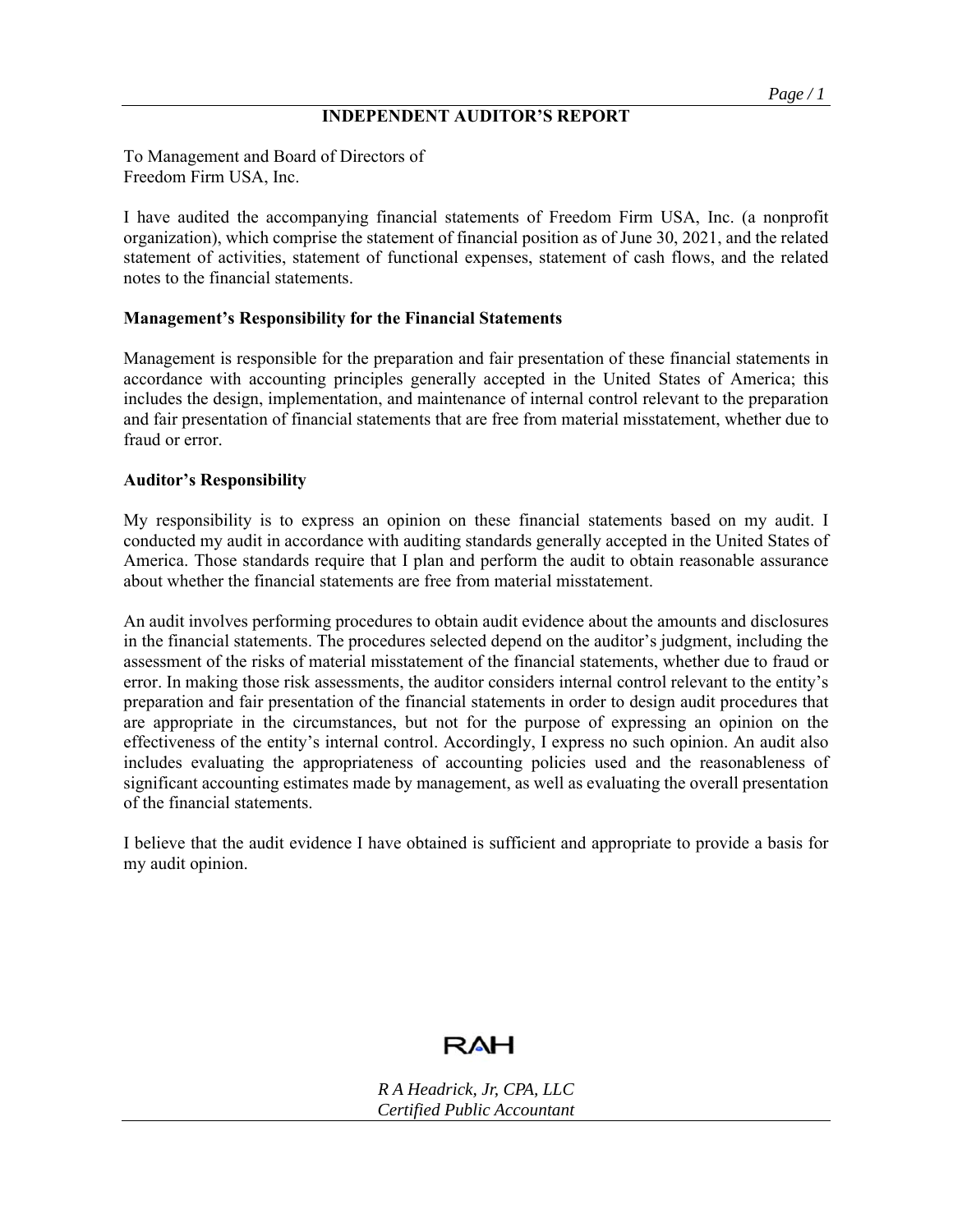### **Opinion**

In my opinion, the financial statements referred to above present fairly, in all material respects, the financial position of Freedom Firm USA, Inc. as of June 30, 2021, and the changes in its net assets and its cash flows for the year then ended in accordance with accounting principles generally accepted in the United States of America.

KG Aushich, for CPA, LLC

Mobile, Alabama July 23, 2021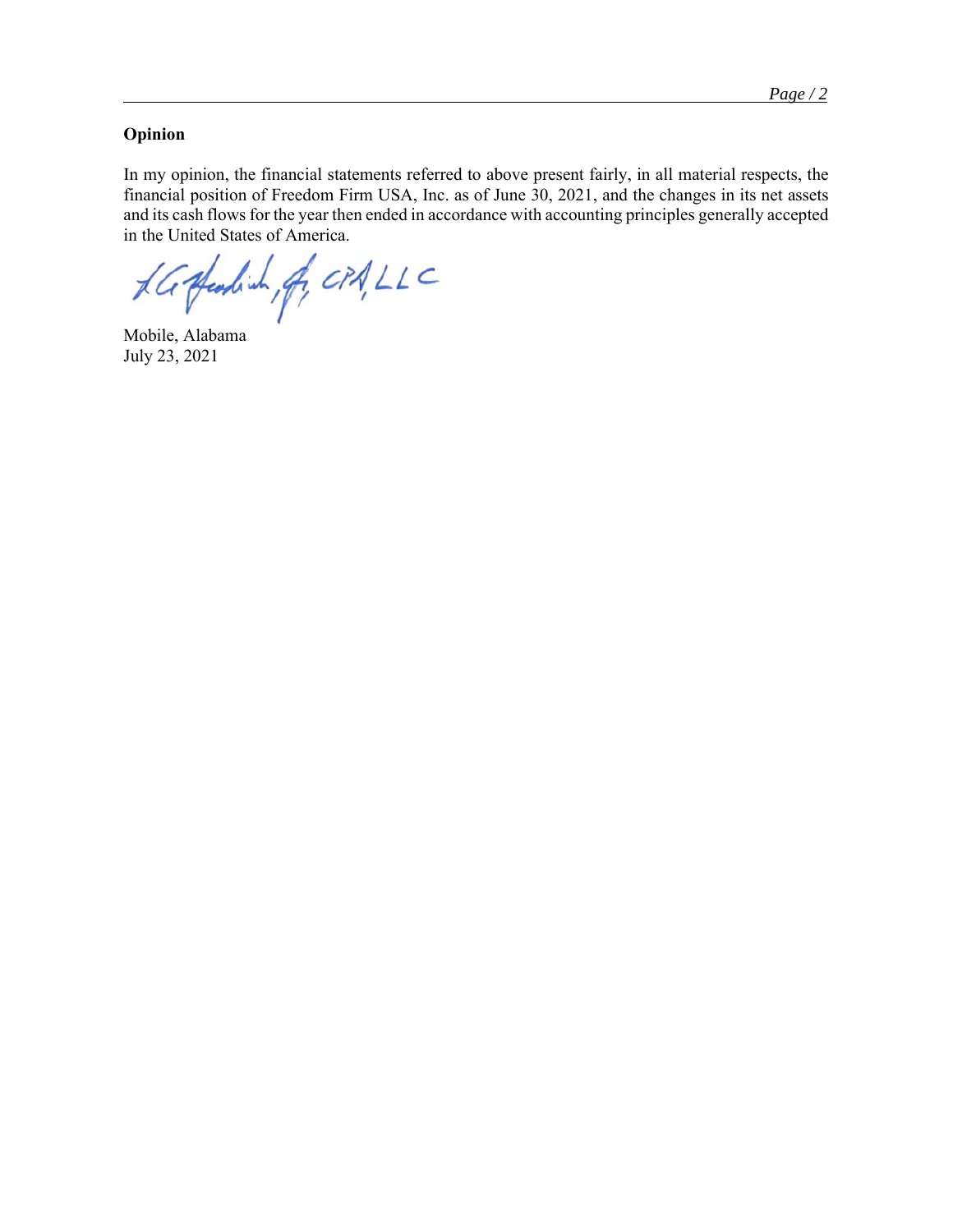## **FREEDOM FIRM USA, INC. STATEMENT OF FINANCIAL POSITION JUNE 30, 2021**

**Assets**

| <b>Current assets</b>                   |               |         |
|-----------------------------------------|---------------|---------|
| Cash and cash equivalents               | \$            | 192,675 |
| <b>Total current assets</b>             |               | 192,675 |
| <b>Total assets</b>                     | $\mathcal{S}$ | 192,675 |
| <b>Liabilities and Net Assets</b>       |               |         |
| <b>Current liabilities</b>              |               |         |
| Accounts payable                        | \$            | 779     |
| <b>Total current liabilities</b>        |               | 779     |
| <b>Total liabilities</b>                |               | 779     |
| <b>Net assets</b>                       |               |         |
| Without donor restriction               |               | 191,896 |
| <b>Total net assets</b>                 |               | 191,896 |
| <b>Total liabilities and net assets</b> |               | 192,675 |

*See the accompanying notes to the financial statements*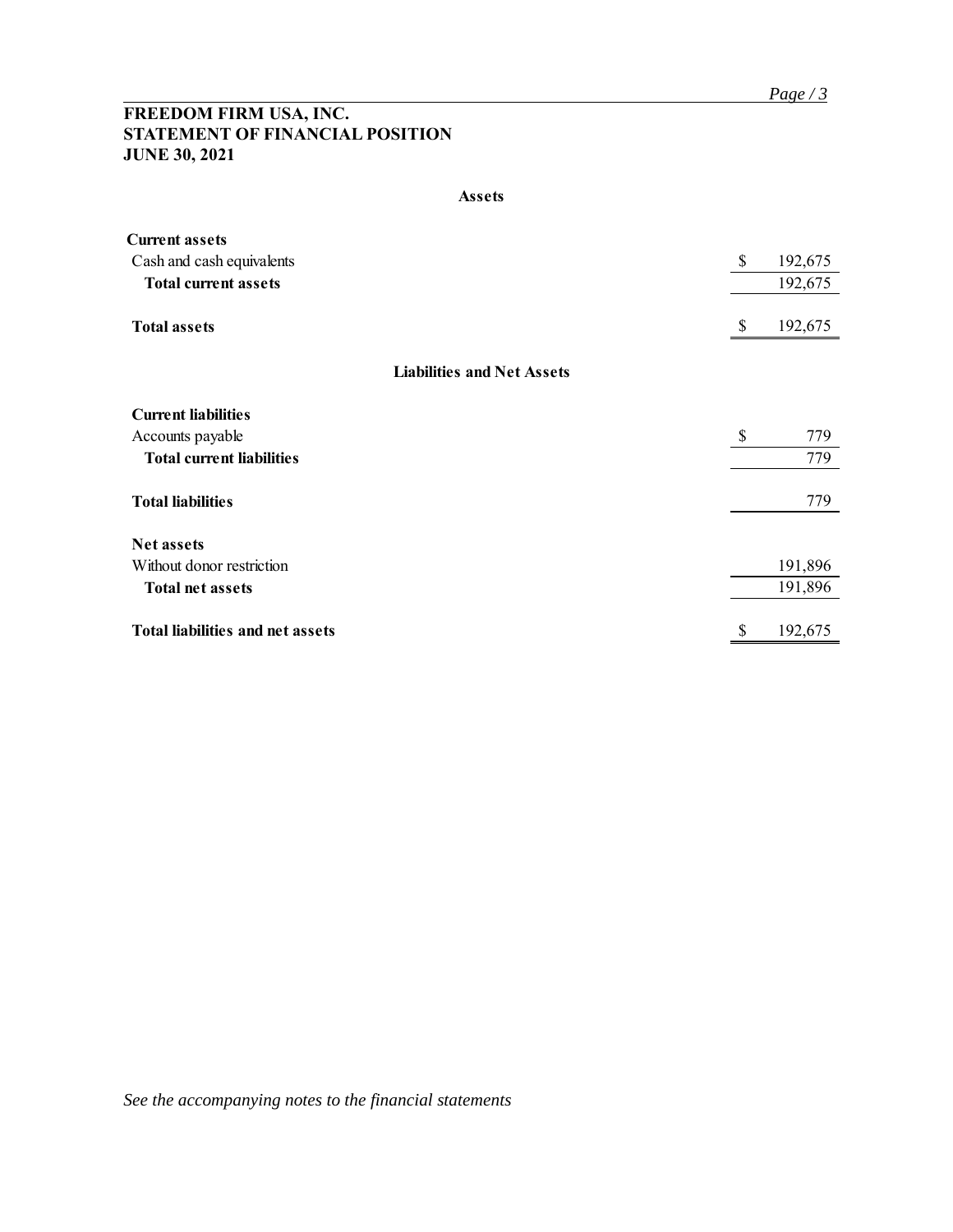# **FREEDOM FIRM USA, INC. STATEMENT OF ACTIVITIES FOR THE FISCAL YEAR ENDED JUNE 30, 2021**

|                                                            | Without       |              |  |
|------------------------------------------------------------|---------------|--------------|--|
|                                                            |               | Donor        |  |
|                                                            |               | Restriction  |  |
| Increases in net assets                                    |               |              |  |
| Contributions                                              | $\mathcal{S}$ | 289,962      |  |
| Grants                                                     |               | 83,143       |  |
| Total increases in net assets                              |               | 373,105      |  |
| Decreases in net assets due to operations                  |               |              |  |
| General and administration                                 |               | 76,553       |  |
| India Program                                              |               | 223,269      |  |
| Fund raising                                               |               | 22,693       |  |
| Total decreases in net assets from operations              |               | 322,515      |  |
| Change in net assets from operations                       |               | 50,590       |  |
| Other revenue (expense)<br>Interest                        |               | 1            |  |
| Total increases in net assets from other revenue (expense) |               | $\mathbf{1}$ |  |
| Increase in net assets                                     |               | 50,591       |  |
| <b>Net assets</b>                                          |               |              |  |
| Beginning of year                                          |               | 141,305      |  |
| Net assets end of year                                     | \$            | 191,896      |  |

*See the accompanying notes to the financial statements*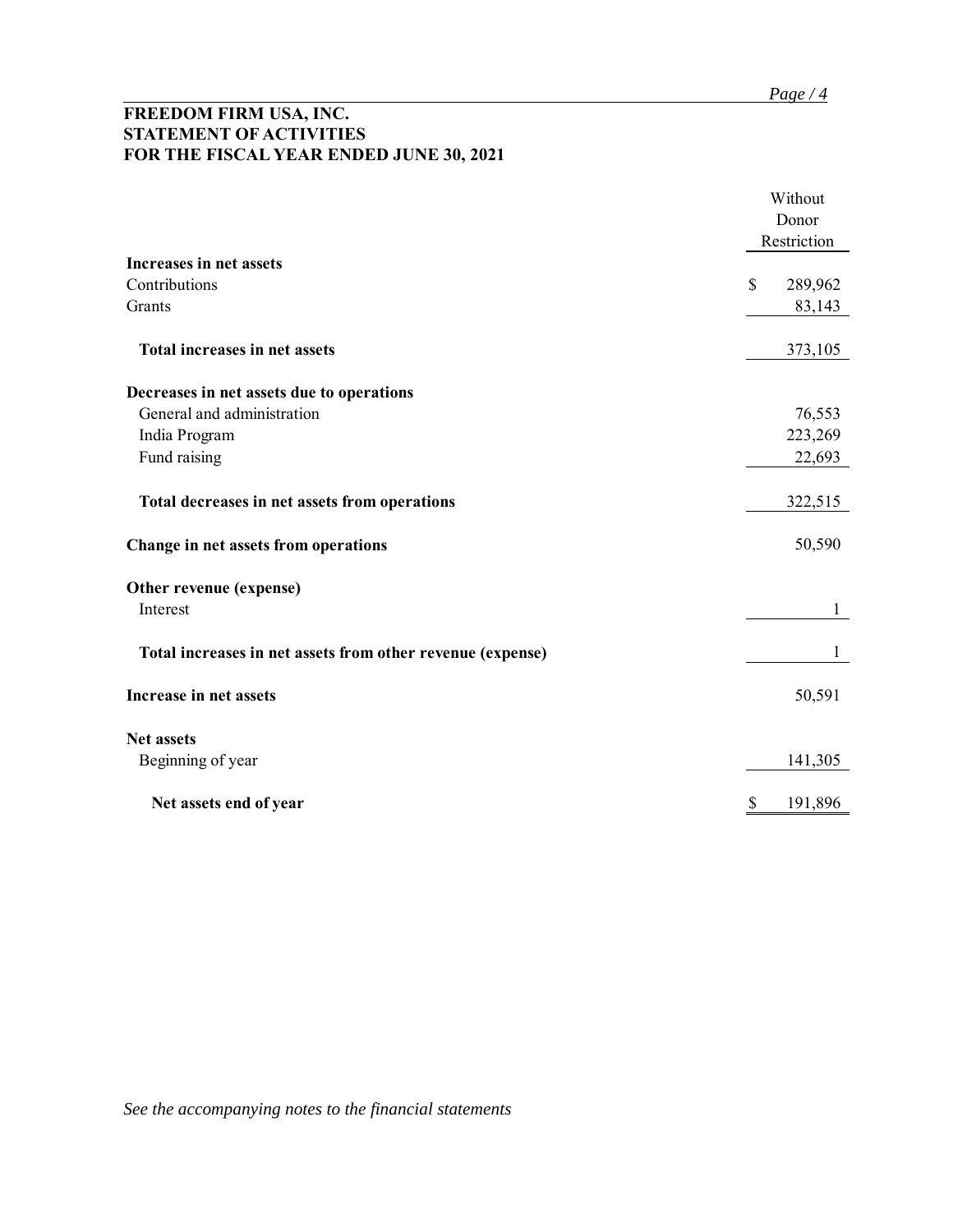# **FREEDOM FIRM USA, INC. STATEMENT OF FUNCTIONAL EXPENSES FOR THE FISCAL YEAR ENDED JUNE 30, 2021**

|                                | General and    |        |               |         |              |        |           |
|--------------------------------|----------------|--------|---------------|---------|--------------|--------|-----------|
|                                | Administration | Events | India Program |         | Fund Raising |        | Total     |
| Grants                         | \$             | \$     | \$            | 223,269 | \$           |        | \$223,269 |
| Salaries                       | 51,692         |        |               |         |              |        | 51,692    |
| Payroll taxes                  | 4,244          |        |               |         |              |        | 4,244     |
| Staff training                 | 40             |        |               |         |              |        | 40        |
| Professional fees              | 5,750          |        |               |         |              |        | 5,750     |
| Insurance                      | 2,213          |        |               |         |              |        | 2,213     |
| Marketing and promotions       |                |        |               |         |              | 22,693 | 22,693    |
| Payroll processing fees        | 1,326          |        |               |         |              |        | 1,326     |
| Travel                         | 1,234          |        |               |         |              |        | 1,234     |
| Supplies and materials         | 1,658          |        |               |         |              |        | 1,658     |
| Payment service fees           | 2,431          |        |               |         |              |        | 2,431     |
| Donor management               | 3,899          |        |               |         |              |        | 3,899     |
| Subscriptions and registration | 1,347          |        |               |         |              |        | 1,347     |
| Bank service charges           | 18             |        |               |         |              |        | 18        |
| Business meetings              | 557            |        |               |         |              |        | 557       |
| Tax filing fees                | 30             |        |               |         |              |        | 30        |
| Other                          | 114            |        |               |         |              |        | 114       |
|                                |                |        |               |         |              |        |           |
|                                | \$<br>76,553   | \$     | \$            | 223,269 | \$           | 22,693 | \$322,515 |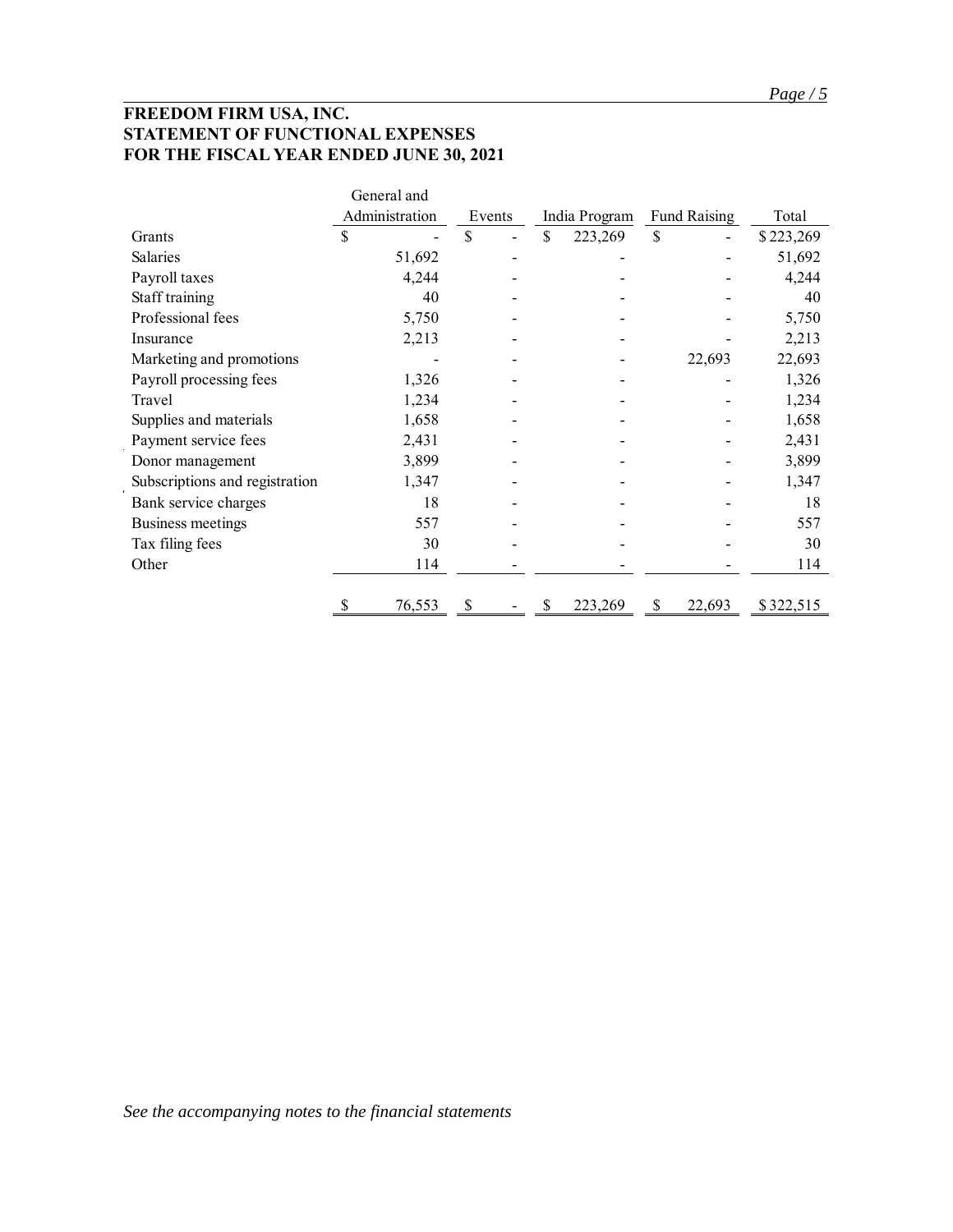## **FREEDOM FIRM USA, INC. STATEMENT OF CASH FLOWS FOR THE FISCAL YEAR ENDED JUNE 30, 2021**

| Cash flows from operating activities         |               |
|----------------------------------------------|---------------|
| Received from support                        | \$<br>373,105 |
| Recevied from interest                       |               |
| Payments to personnel                        | (51,692)      |
| Payments for program expenses                | (171, 577)    |
| Payments for fund raising expenses           | (22, 693)     |
| Payment for other operating activities       | (76, 553)     |
| Net cash from operating activities           | 50,591        |
| Cash flows from investing activities         |               |
| <b>Cash flows from financing activities</b>  |               |
| Net increase in cash and cash equivalents    | 50,591        |
| Cash and cash equivalents, beginning of year | 142,084       |
| Cash and cash equivalents, end of year       | 192,675       |

*See the accompanying notes to the financial statements*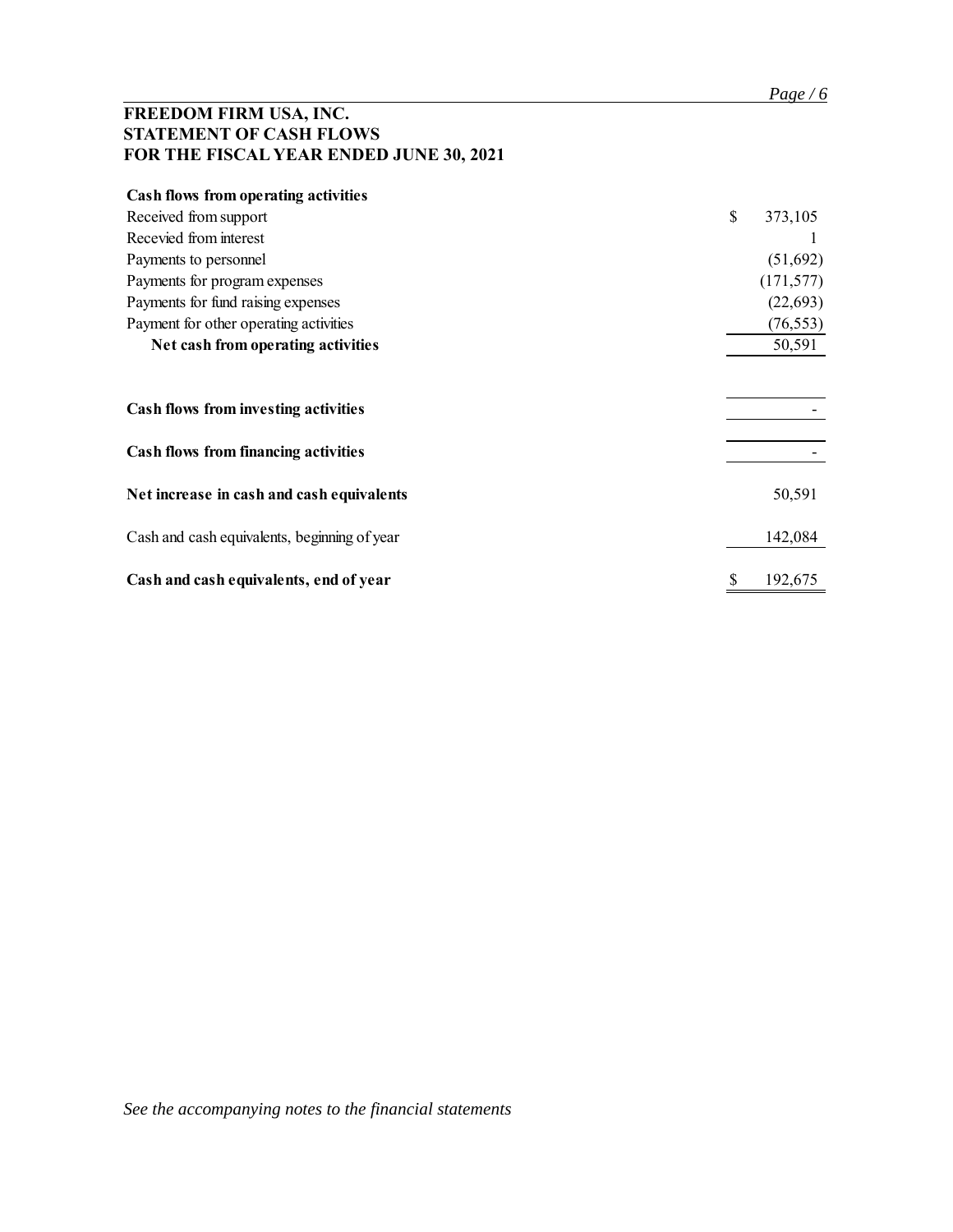## **FREEDOM FIRM USA, INC. NOTES TO FINANCIAL STATEMENTS FOR THE FISCAL YEAR ENDED JUNE 30, 2021**

## **Note 1 – Summary of significant accounting policies**

#### Nature of activities

Freedom Firm USA, lnc. is a non-profit corporation organized for the support of victims of sex trafficking, raids and rescue of victims, initiation of prosecution of sex traffickers, care of victims in aftercare homes, and counseling to victims in India. The organization is supported primarily through private grants and individual contributions.

#### Basis of accounting

Freedom Firm USA prepares its financial statements on the accrual basis of accounting. The following accounting policies are presented to facilitate the understanding of information presented in the financial statements.

The financial statements are presented in accordance with Accounting Standards Codification (ASC) 958-205, Not-for-Profit Entities, which requires the Organization to report information regarding its financial position and activities according to two classes of net assets: net assets without donor restrictions and net assets with donor restrictions.

#### Net assets

Net assets with donor restrictions comprise those amounts restricted by donors, grantors, or for another specific purpose. The expiration of a donor restriction is evidenced by a transfer of net assets with donor restrictions to net assets without donor restrictions classification. Net assets of Freedom Firm USA at June 30, 2021 consists only of net assets without donor restrictions.

## Cash and cash equivalents

Cash and cash equivalents are considered to be highly liquid investments with a maturity of three months or less at the date of acquisition and is composed of cash without donor restrictions in the amount of \$192,675 at June 30, 2021.

## Estimates

The preparation of these financial statements requires management to make certain estimates and assumptions that affect certain reported amounts and disclosures. Accordingly, actual results could differ from these estirnates.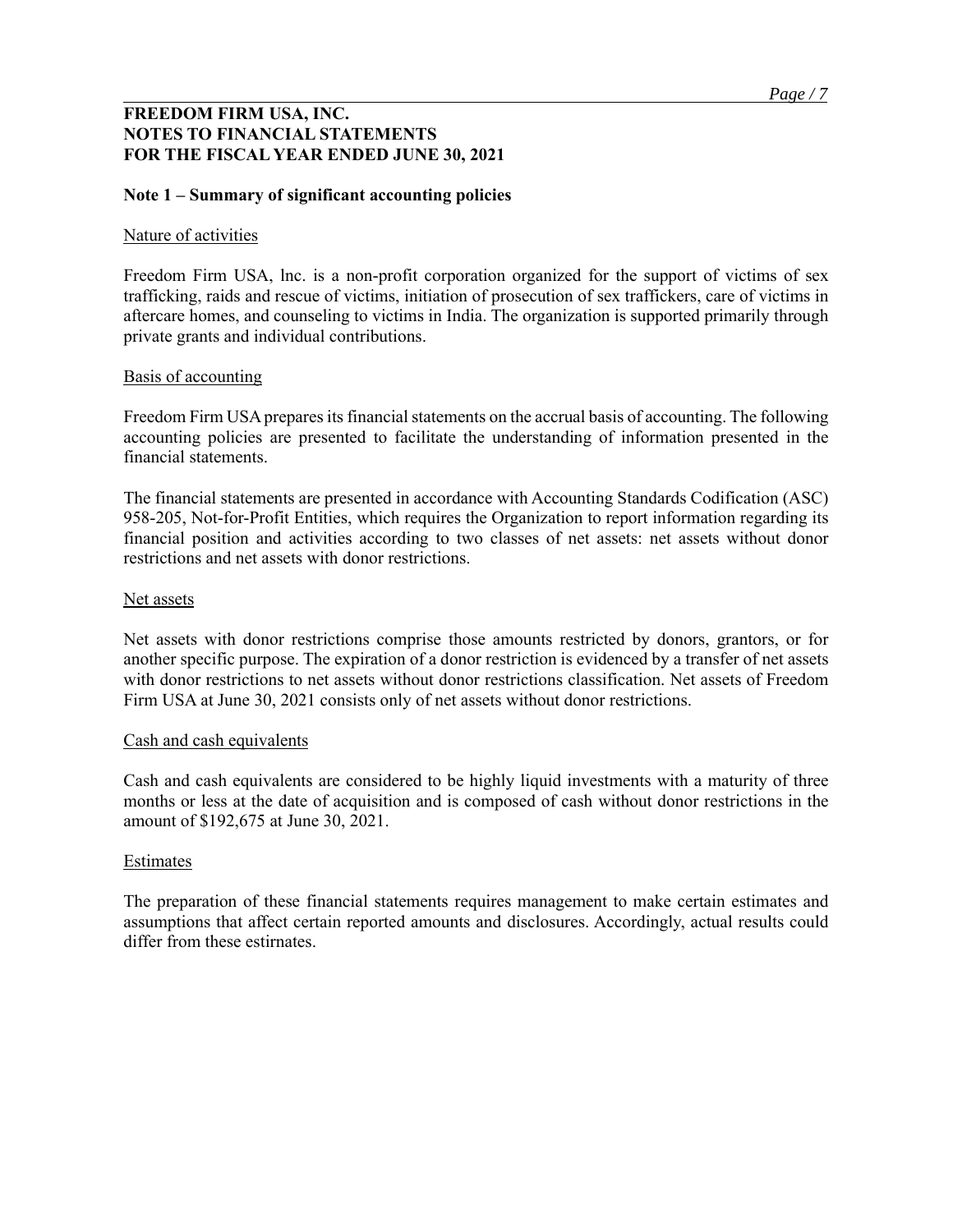## **FREEDOM FIRM USA, INC. NOTES TO FINANCIAL STATEMENTS FOR THE FISCAL YEAR ENDED JUNE 30, 2021**

## **Note 1 – Summary of significant accounting policies (continued)**

#### Income tax status

The Organization is exempt from federal income taxes under Section  $501(c)(3)$  of the Internal Revenue Code. Freedom Firm USA, Inc. is required to file lnternal Revenue Service Form 990, Return of Organization Exempt From lncome Tax.

## Support

Support received is recorded as without donor restrictions or with donor restrictions, depending on the existence and nature of the donor restriction. Support that is restricted by the donor is reported as an increase in net assets without donor restrictions if the restriction expires in the reporting period in which the support is recognized or specific purpose has been fulfilled. All other donor restricted support is reported as an increase in net assets with donor restrictions, depending on the nature of the restriction. When a stipulated time restriction ends or purpose for the restriction is accomplished, net assets with donor restrictions are reclassified to net assets without donor restriction and reported in the statement of activities as net assets released from net assets with donor restrictions.

No amounts have been reflected in the financial statements for donated services. Freedom Firm USA pays for services requiring specific expertise.

## **Note 2 - Concentration of credit risk for cash held in bank**

The Organization maintains, at various times, cash balances in excess of \$250,000 in banks, which are insured by the Federal Deposit lnsurance Corporation up to \$250,000. At June 30, 2021, the Organization had no uninsured cash balances.

## **Note 3 – Allocation of costs**

During the 2021 Fiscal Year, Freedom Firm USA conducted activities that included program and management components. Those costs were directly allocated as follows.

| Grants                        | \$223,269         | 69.23% |
|-------------------------------|-------------------|--------|
| Management and administration | 76,553            | 23.74% |
| Fund raising                  | 22,693            | 7.04%  |
|                               | \$322,515 100.00% |        |